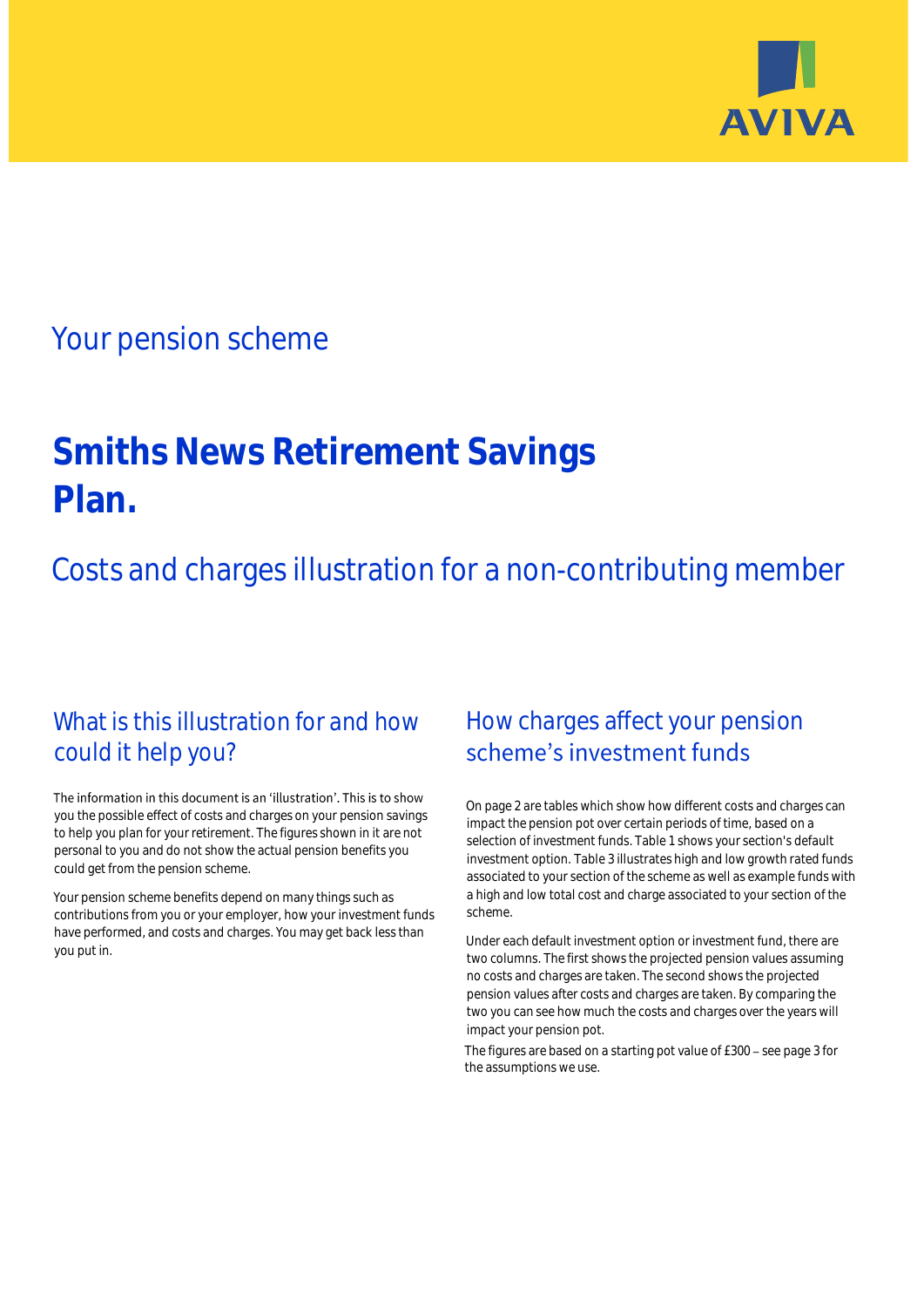#### **Table 1**

| Illustration of effect of costs and charges on the Default Investment Option in<br><b>Smiths News Retirement Savings Plan.</b> |                                                                                                  |                                    |  |  |  |  |  |  |
|--------------------------------------------------------------------------------------------------------------------------------|--------------------------------------------------------------------------------------------------|------------------------------------|--|--|--|--|--|--|
|                                                                                                                                | <b>My Future SO</b><br>Assumed growth rate 3.3% (p.a.)<br>Assumed costs and charges 0.48% (p.a.) |                                    |  |  |  |  |  |  |
|                                                                                                                                |                                                                                                  |                                    |  |  |  |  |  |  |
|                                                                                                                                |                                                                                                  |                                    |  |  |  |  |  |  |
| At end of year                                                                                                                 | Projected value assuming no                                                                      | <b>Projected value after costs</b> |  |  |  |  |  |  |
|                                                                                                                                | costs and charges are taken                                                                      | and charges are taken              |  |  |  |  |  |  |
| $\mathbf{1}$                                                                                                                   | £303                                                                                             | £302                               |  |  |  |  |  |  |
| $\overline{2}$                                                                                                                 | £306                                                                                             | £304                               |  |  |  |  |  |  |
| 3                                                                                                                              | £310                                                                                             | £305                               |  |  |  |  |  |  |
| 4                                                                                                                              | £313                                                                                             | £307                               |  |  |  |  |  |  |
| 5                                                                                                                              | £316                                                                                             | £309                               |  |  |  |  |  |  |
| 10                                                                                                                             | £334                                                                                             | £318                               |  |  |  |  |  |  |
| 15                                                                                                                             | £352                                                                                             | £327                               |  |  |  |  |  |  |
| 20                                                                                                                             | £371                                                                                             | £337                               |  |  |  |  |  |  |
| 25                                                                                                                             | £392                                                                                             | £347                               |  |  |  |  |  |  |
| 30                                                                                                                             | £413                                                                                             | £357                               |  |  |  |  |  |  |
| 35                                                                                                                             | £436                                                                                             | £368                               |  |  |  |  |  |  |
| 40                                                                                                                             | £455                                                                                             | £375                               |  |  |  |  |  |  |
| 45                                                                                                                             | £466                                                                                             | £375                               |  |  |  |  |  |  |
| 50                                                                                                                             | £469                                                                                             | £369                               |  |  |  |  |  |  |

#### **Table 2**

| Table 2                                                 |                       |                    |  |  |  |  |  |
|---------------------------------------------------------|-----------------------|--------------------|--|--|--|--|--|
| List of Funds included in the Default Investment Option |                       |                    |  |  |  |  |  |
| <b>Fund name</b>                                        | <b>Total Cost and</b> | <b>Growth Rate</b> |  |  |  |  |  |
|                                                         | Charge (p.a.)         | (p.a.)             |  |  |  |  |  |
| Av MyM My Future Growth S0                              | 0.49%                 | 3.60%              |  |  |  |  |  |
| Av MyM My Future Consolidation S0                       | 0.44%                 | 2.40%              |  |  |  |  |  |
|                                                         |                       |                    |  |  |  |  |  |
|                                                         |                       |                    |  |  |  |  |  |
|                                                         |                       |                    |  |  |  |  |  |
|                                                         |                       |                    |  |  |  |  |  |
|                                                         |                       |                    |  |  |  |  |  |
|                                                         |                       |                    |  |  |  |  |  |
|                                                         |                       |                    |  |  |  |  |  |
|                                                         |                       |                    |  |  |  |  |  |

**Aviva Life & Pensions UK Limited.**

Registered in England No. 3253947. Registered office: Aviva, Wellington Row, York, YO90 1WR. Authorised by the Prudential Regulation Authority and regulated by the Financial Conduct Authority and the Prudential Regulation Authority. Firm Reference Number 185896. **aviva.co.uk** TEMP GFI NG071309 09/2018